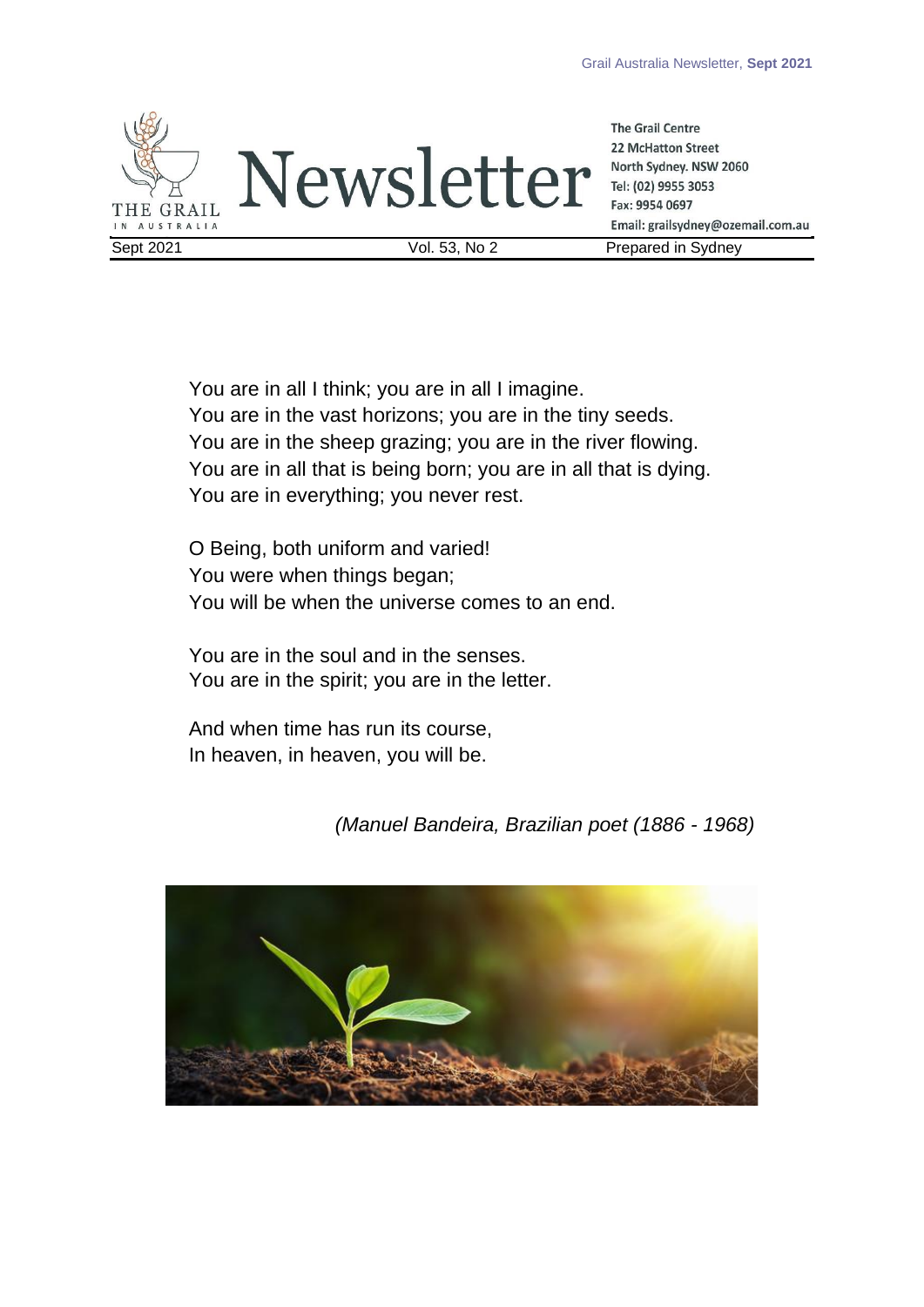# **CONTENTS**

| Poem<br>Manuel Bandeira, Brazilian poet (1886 - 1958) | 1  |
|-------------------------------------------------------|----|
| News from here and there                              | 3  |
| Sydney                                                | 3  |
| Melbourne                                             | 6  |
| <b>Brisbane</b>                                       | 8  |
| Papua New Guinea (PNG)                                | 10 |
| Lotu Katolik: Church Missions In Papua New Guinea     | 12 |
| <b>Australian Women Preach Mid-term Evaluation</b>    | 17 |

## **PUBLICATIONS**

*A Personal Journal* - \$10 per copy When you buy one, you gift one to a prisoner in a Correctional Centre

#### *Global Justice Overcoming Poverty Bulletin*

4 pages of short up-to-date reports and articles. Free by email. Available by post Contact info@graulaustralia.org.au

#### *Pacific Outlook*

4 pages on economic, social and environmental issues of the small island nations of the Pacific Free by email. Available by post. Contact info@graulaustralia.org.au

.

## **Addresses**

The Grail Centre 22 McHatton Street North **Sydney** NSW 2060 Tel: 02 9955 3053 Fax: 02 9954 0697 [grailsydney@ozemail.com.au](mailto:grailsydney@ozemail.com.au)

Jill Herbert 14 Carawatha Avenue Ferny Hills **QLD** 4055 (**Brisbane**) Tel: 07 3351 5390 [vidler\\_herbert@aapt.net.au](mailto:vidler_herbert@aapt.net.au) Andrea Venier 2/25 McBean Street Clayton VIC 3068 (**Melbourne**) Tel: 03 9548 9432 [avenier@bigpond.com](mailto:avenier@bigpond.com)

#### **Townsville**:

New contact TBA in 2017. Meanwhile ref. Sheila Hawthorn at the Sydney address above.

Website: [www.grailaustralia.org.au](http://www.grailaustralia.org.au/)<br>Facebook: www.facebook.com/GrailA Facebook: [www.facebook.com/GrailAustralia/](http://www.facebook.com/GrailAustralia/)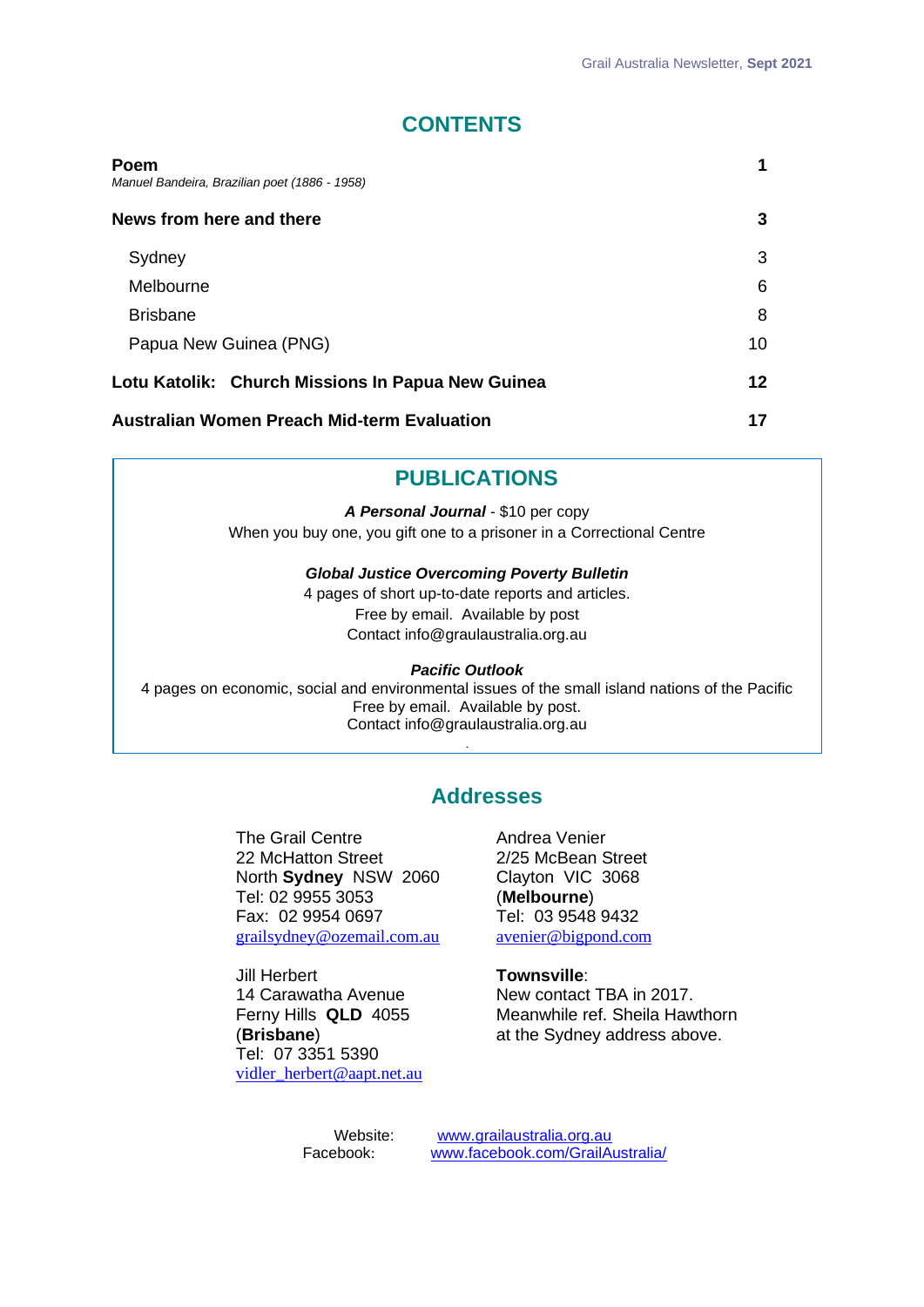## **News from here and there**

## <span id="page-2-1"></span><span id="page-2-0"></span>**Sydney**

We have been in maximum lockdown since June and in shorter periods of lockdown before that, as our State government tries to manage infection from the COVID-19 virus. So, the Grail Centre has been very, very quiet this year. Birds can safely ignore government regulations and so every day we have visits and recitals and conversations with them. In the last few years our long-time local residents - Australian ravens and magpies, kookaburras and native (noisy) miners have been forced to make room for persistent brush turkeys, ever proliferating through the northside suburbs since their predators were removed from the Lane Cove National Park. I imagine in the bird world, at least in Australia, they can pull rank on the strength of their formidable ancestry, being the only survivors of a species that walked the earth 30 million years ago, so the scientists tell us. Here they spend their days digging ankle-threatening holes in the lawn foraging for food and determinedly and interminably spreading leaves and soil over the front drive which Helen sweeps back to where they came from with equal determination. I could fill this news column with stories of significant encounters with birds but our human stories take priority here.

Regular commitments which would normally bring participants to our meeting spaces, and are now maintained benefit of Zoom, include our weekly Wednesday evening *lectio divina* (currently reading and meditating on Matthew's Gospel); the Tuesday morning sessions of study and discussion of a chosen text led by Tricia Gemmell (this year's series is focussing on *Fratelli Tutti*); monthly Regional Group meetings on Saturday afternoons for prayer and planning; our monthly Book Club; the Creators of Peace group; and Creative Writing workshops guided by Joyce Kornblatt. Joyce will be a welcome guest at the October Book Club session as we have chosen her latest novel, *Mother Tongue,* for our discussion.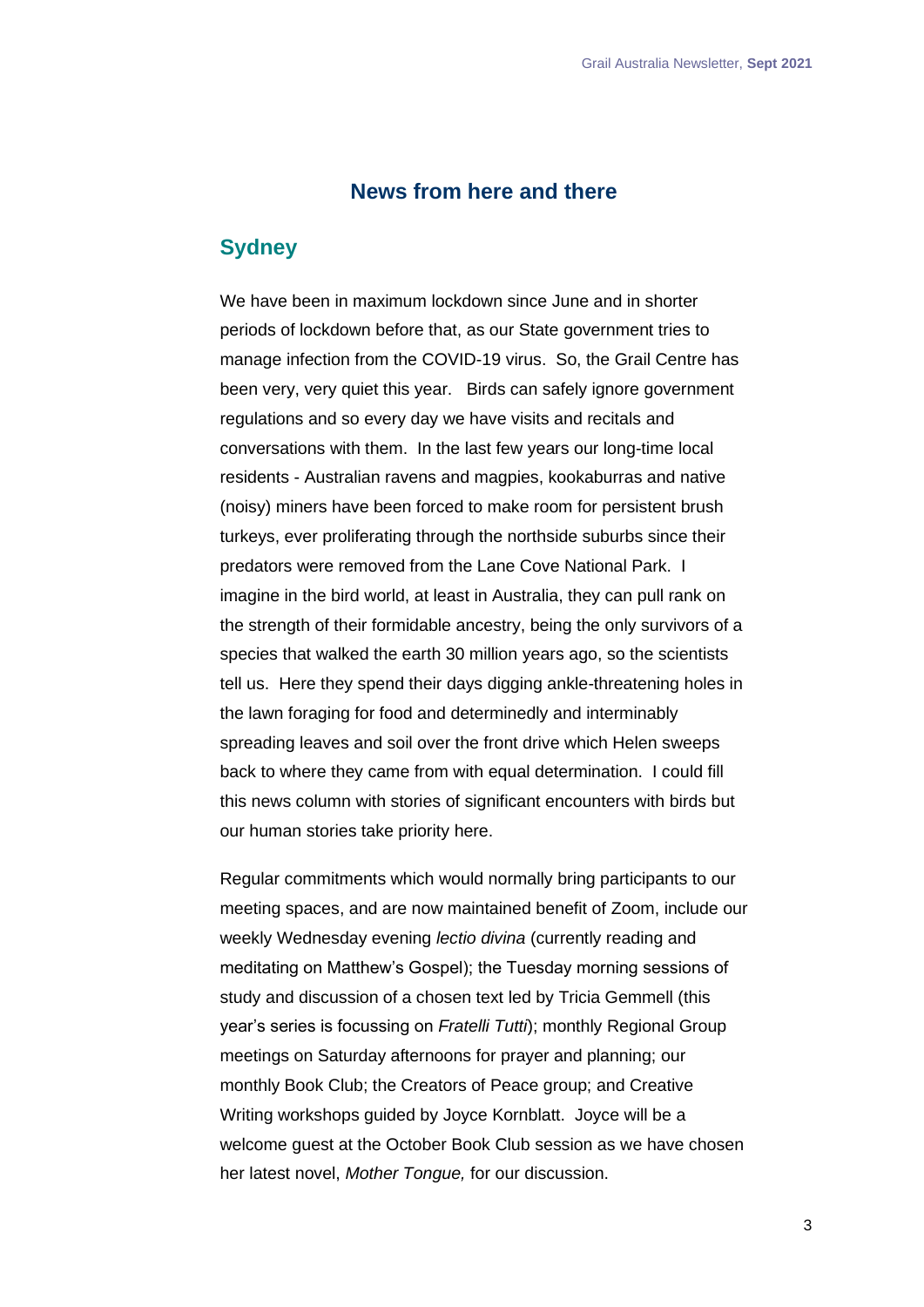While we're on the subject of Zoom meetings, the International Grail is celebrating its centenary with regular gatherings, once or twice a month, around a variety of themes central to our vision and mission hundreds and hundreds of women on screen from over 20 countries, happy to see and hear one another. The sessions are in three languages. The management team, themselves in four different continents, are doing a masterful job. We are due for an International General Assembly (IGA) this year and that, too, will take the form of a series of Zoom meetings.

At our last Regional Group meeting, we made plans for 2022, expecting COVID restrictions to be lifted by then, but prepared to implement them online if we have to. Early in the year, we will publicise widely, an 8-week program from Lent to Easter to promote the *Uluru Statement from the Heart* offered to the Australian people and Government by the traditional custodians of the land as a just and fruitful way forward for our country. Government action on the proposals of the Statement is long overdue. We look forward to using a well-conceived and praised 8-part study-guide produced by the Public Affairs Commission of the Anglican Church, hoping it will achieve its stated goal, which is also our goal, of enabling people to listen attentively to our Aboriginal and Torres Strait Islander peoples, to reflect and to act in solidarity.

The Grail in Sydney has been actively engaged in two civil society networks since their inception around 20 years ago. The Faith and Ecology Network (FEN), created by the Columban Missionary Society, builds interfaith collaboration on programs and projects that promote 'ecological consciousness and care for the Earth'. *Deep listening* was the theme of two recent presentations full of beauty and wisdom: the first was a composition of sound recordings set in Australian forests and bushland and the second was titled *Deep Listening to the Great Barrier Reef,*

The Australian Fair Trade and Investment Network (AFTINET) is playing its part in a worldwide campaign to persuade member countries of the World Trade Organisation (WTO) to support a proposal (initially from South Africa and India) that would enable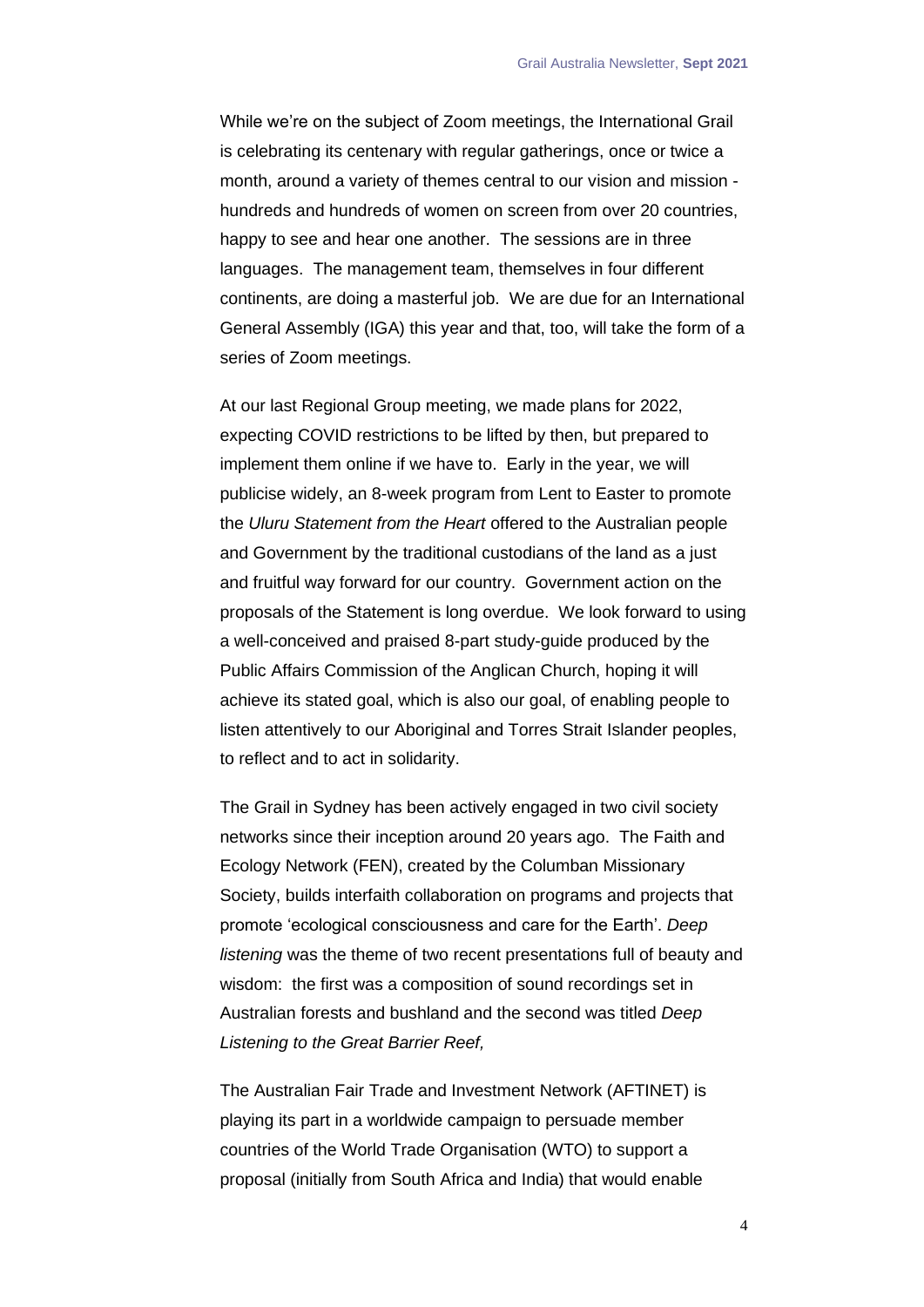economically poorer countries access to COVID vaccinations for their people at a lower price and more quickly. They have called on the WTO to suspend its rules on patents, until the pandemic crisis is past, and so allow open manufacturing of vaccines. Many countries have announced their support, some refused. A 75% majority is needed. The Australian Government has remained noncommittal in the face of persistent, collaborative campaigning, until recently a delegation from several civil society organisations along with AFTINET met the Minister for Trade who unexpectedly told them that the Government will support the proposal. As soon as they left his office the group made plans to publicise the Minister's statement to secure it in government policy. A gratifying outcome from some exhausting work.

In the last Newsletter Tricia Gemmell, a member of our National Team, wrote of a joint initiative of The Grail in Australia and Women and the Australian Church (WATAC). Every week from March to October when the Catholic Church's historic Plenary Council will open, a Christian woman's reflections on the Sunday Gospel would be podcast. Both Tricia and Elizabeth Lee have spoken in this series; they have also been invited to do so in the Pitt Street Uniting Church. *All the Women Preach reflections, can be accessed on the website, australianwomenpreach.com.au* In this Newsletter Tricia offers an evaluation of the project so far.

On 2nd September, Sonia (Montoya) and George Mrva celebrated their 50<sup>th</sup> wedding anniversary. We shall have to wait for the lockdown to be lifted before there can be a party. Meanwhile, we can rejoice with them and their son, Dushan, in our hearts and give thanks for all the gifts the Mrva family has received and shared with others. Two young people, one from Peru and the other from what was then Czechoslovakia, came to Australia and met in Sydney. Little did we know then how they would enrich our lives and society.

Sonia has been the founding convenor of the Book Club until very recently. Two of its members, Martha Mollison and Sue Read, have suffered the loss of their loved and loving partners in marriage, Robert and Philip. We pray God's blessings of courage and peace upon them.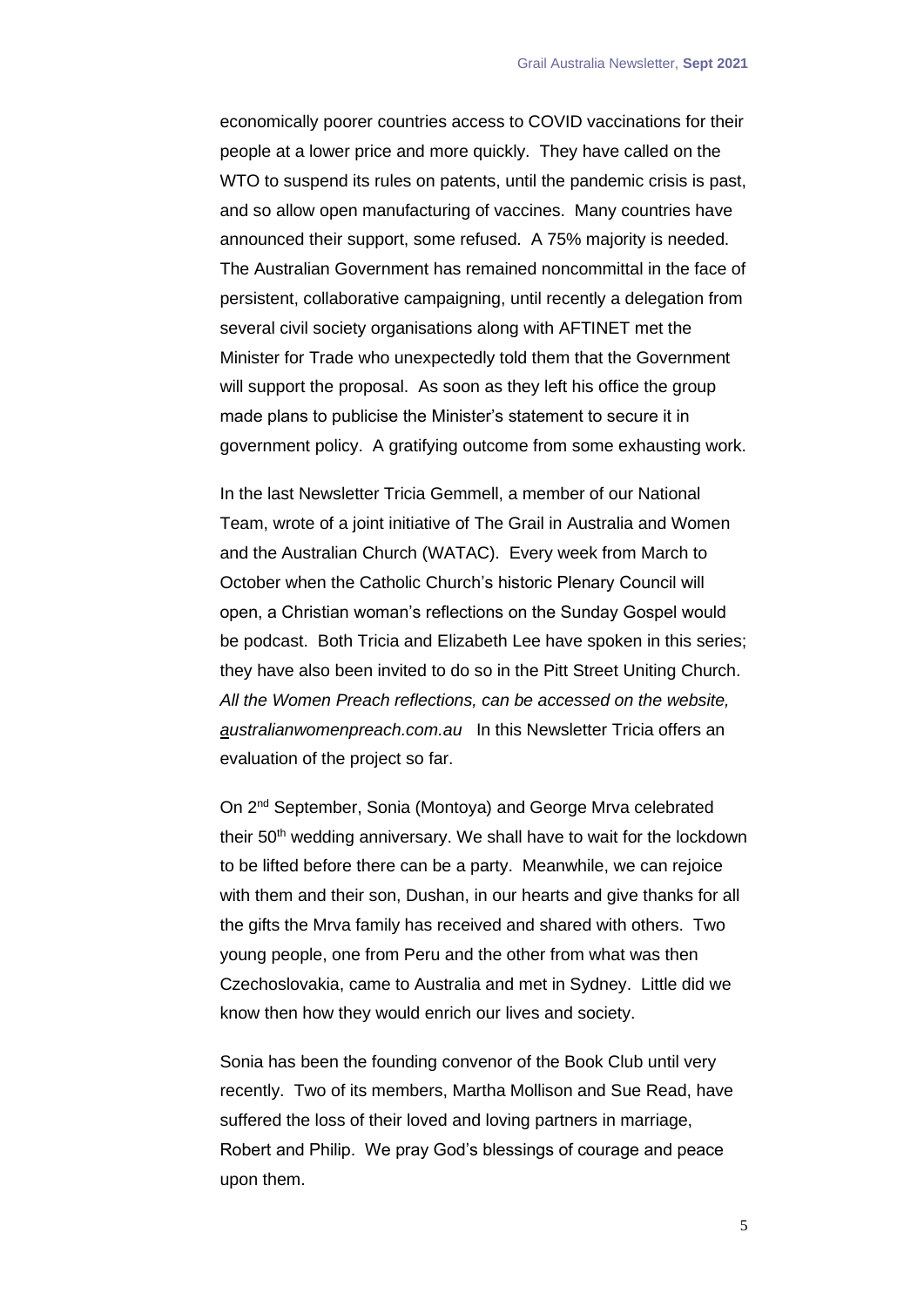In the last couple of weeks the house next door has been dark at night. The Wakims have sold up and moved out. It feels strange. We wish them well and thank them for their neighbourliness and for Richard's generous help with legal advice.

Finally, we regret that we did not let you know in the previous Newsletter of the death of Denise O'Hara, a dear friend in The Grail through a lifetime. There will be a memorial to Denise in the December issue to mark the first anniversary of her passing into her new life in God.

. *Alison Healey*

### <span id="page-5-0"></span>**Melbourne**

Since the April Newsletter, Victoria has just started its second 'short, sharp lockdown' (our sixth time in lockdown overall). We sympathise with New South Wales as you face an extended period of 'isolation' and southern Queensland as you are also in and out of lockdowns. What a new language we are developing for our 'new normal', let alone the ability to adapt to sudden change!

It is the adaptability which came to the fore in July for our preparations for Joanna Waite's one hundredth birthday, as we were unable to hold a larger party. Liaising with Mary McCormick, Joanna's very dear and supportive friend, we planned a series of small group visits over the week of Joanna's birthday. On the actual birthday, Monday 12th July, Joanna was joined by her four close friends, Mary, Maureen Bounader, Joy Beer and Lorna Junck (*see photo*). Eva Tilley Retirement Home provided a magnificent cake to share with the residents, as did Joanna's friends. That day, Joanna received numerous cards, phone calls and beautiful flowers from family and friends around the country and overseas. Unfortunately, due to lockdown, Joanna's nephew and family had to postpone their holiday and celebration for another time.

On the Saturday before and the Wednesday after the 12th July, Melbourne members celebrated with Joanna. On Saturday, Carol Farmer, Dinny Culican Ward, June Ryan and Andrea Venier set up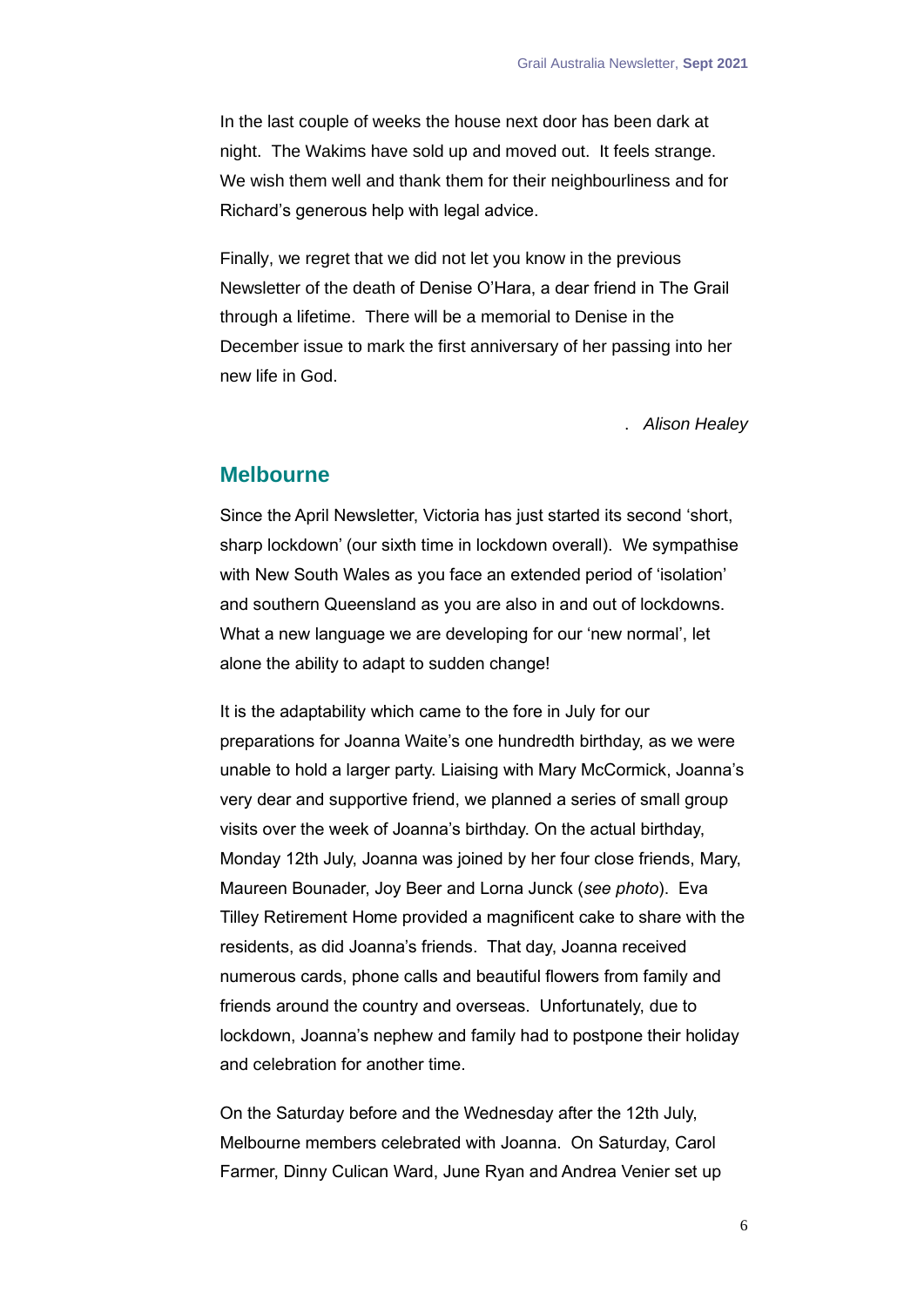

photos, decorations, a visitors book and a poster highlighting events of Joanna's life in the Grail. In addition, we prayed together Hildegard of Bingen's Praying at Seventy (or, in this case, One Hundred). Joanna enjoyed the proceedings immensely, including her toast with a nip or two of good Scotch whiskey, followed by afternoon tea. We presented her with a gift of a merino wool poncho. Joanna also videoed a message for our international sisters for the Zoom celebrations of the Grail's centenary on the eve of All Saints. On Wednesday, Ann Niall and Irena Dunn were able to participate with Joanna in a communion service conducted by the pastoral minister. We thank the Eva Tilley staff for assisting us in the various celebrations, in particular, the acting manager who came especially on the Saturday to help set up.

Joanna's week was indeed jam-packed with visitors, including Leo Kelly whose family has had a long association with the Grail and a strong connection with Joanna. The joy and love that Joanna has shared with all of us over these many years has been an inspiration and blessing. We hope we have been able to fill her special birthday with some of the same joy and love.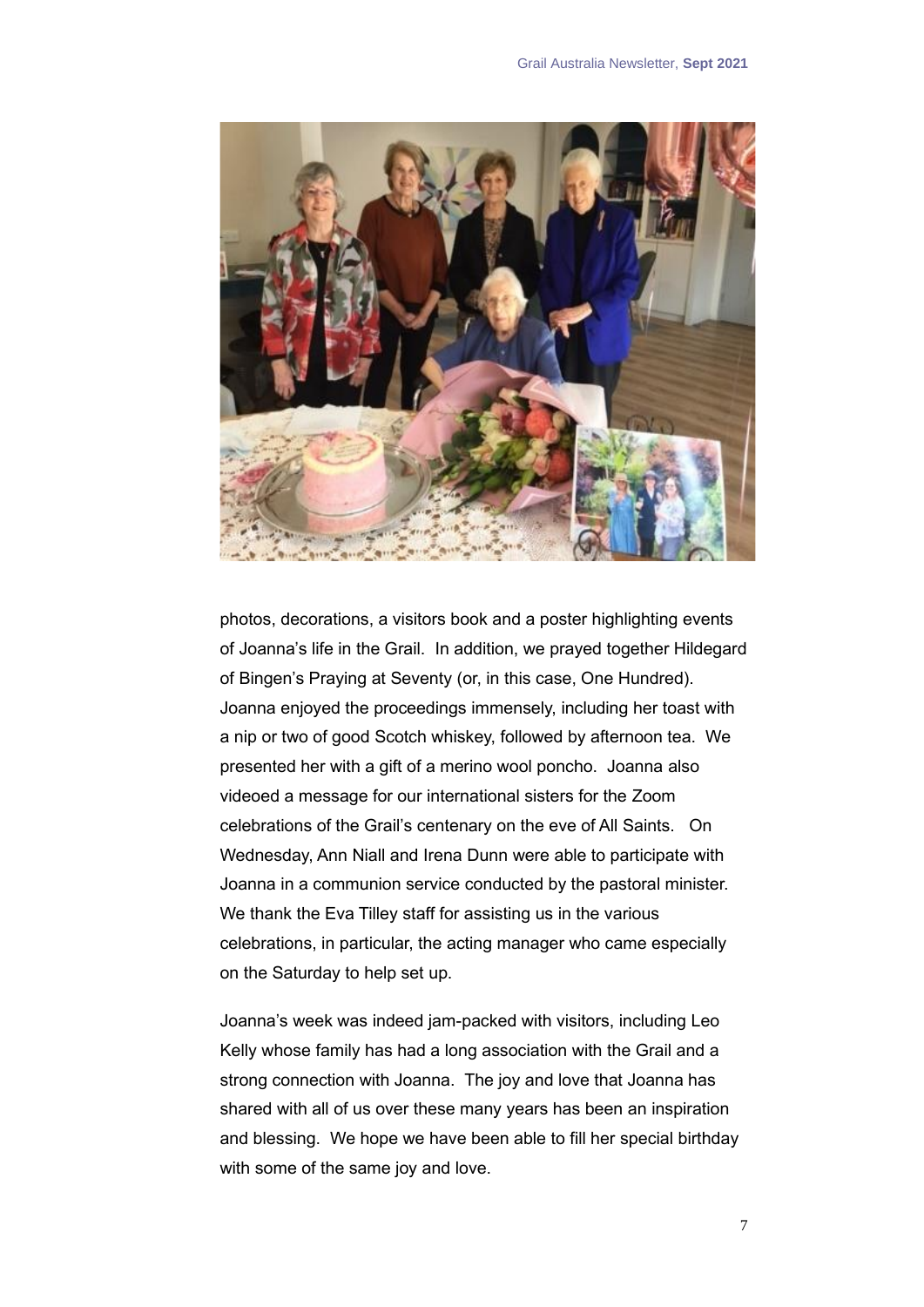The Melbourne lectio divina group has attempted to continue fortnightly gatherings via Zoom or in person at Hesed and Irena Dunne's residence. Unfortunately, in recent weeks both Irena and Kathy Wayland have had stints in hospital and have since been recovering at home with family support.

In addition to local Zoom meetings, we have participated in a number of international Zoom meetings to mark our hundredth year. The most recent was an important discussion on whether to initiate the required process for registering the International Grail as an ecumenical lay movement with the Dicastery for the Laity, Family and Life in Rome. This question has precipitated much serious reflection on our identity as a lay women's movement in the church. Australian members joined the Philippines and Papua New Guinea in an Asia-Pacific Forum where each country's collective response was reported. Our International Council representative, Carol Farmer, distilled our views very well and presented them clearly and thoughtfully. We were able to seek clarification on a number of points from the Working Team who will continue discussions in preparation for the International General Assembly in November.

The garage repairs have been completed and, when out of lockdown, other minor maintenance will be done at Hesed, under Genny Grabau's supervision. We will continue pursuing options for Hesed over the next few months.

We pray for members and their families around the country who are coping with severe illness, as well as all who are suffering in this global pandemic. May we treasure the small blessings along the way.

#### *Andrea Venier*

### <span id="page-7-0"></span>**Brisbane**

It was wonderful to welcome Mary and Darryl Nelson back to EarthLink at our monthly meeting led by Mary Tinney in New Farm Park with the roses blooming again and Mary looking so well after cancer therapy.

Janet Galos is presenting insights into *The Cosmic* Christ for our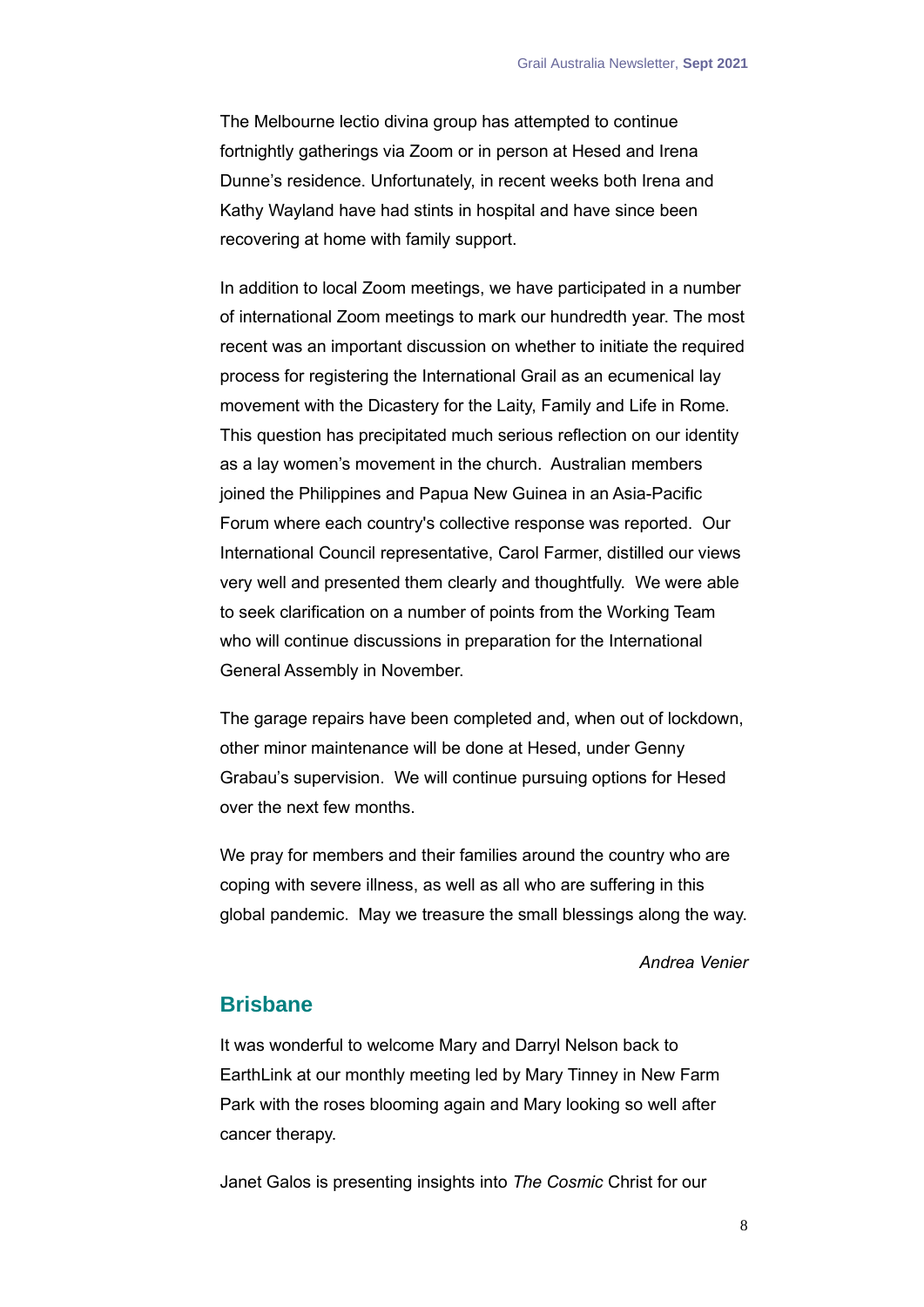reflection.

Ann Aboud has joined a committee led by Margaret Hounslow raising funds to support people in Ethiopia. She also participates in the Spirituality group in St Lucia, where she lives, volunteers as a pastoral carer at Princess Alexandra Hospital and runs a small psychology practice at West End. Then there's keeping up with her eight grandchildren.

Liz Lancaster is happy to be back in her own home after her illness and looks forward to hosting Grail meetings there again. Kath Connole came to a Grail meeting at Ann's and we look forward to seeing more of her. We are studying Kevin Treston's *Opening Doors* at our monthly meetings and will be planning for our yearly retreat on Bribie Island, COVID permitting.

Judy Brown reports that, lockdowns and restrictions aside, for her the highlights of recent months have been joining the International Grail Zoom meetings along with receiving the accompanying written material. Recently one of these Zoom meetings explored the question whether the International Grail should enter the process for registration with the Dicastery for the Laity in Rome. Carol Farmer's presentation of the Australian response did us proud. While on the subject of Zooms, I am finding that the *Food for the Soul* Zoom each Wednesday evening, organised by the Grail in Sydney, has expanded my horizons<sup>1</sup>.

This year the House of Prayer in Townsville is celebrating its 40<sup>th</sup> birthday and Judy, who was involved in its early development, is planning to be there, COVID permitting, to join the community of men and women spiritually nourished at the House over the years. There she'll be in touch with Consy, Juliette and Helen.

Mary Mennis continues writing a history of Catholic Missions in Papua New Guinea, even during the weeks she was recovering in hospital from a broken pelvis as the result of a car accident. (See Mary's

 $1$  This program takes the form of a short reading from a sacred text (currently Matthew's Gospel); silent meditation; and then an exchange of insights, Anyone interested should contact the Sydney Grail Centre.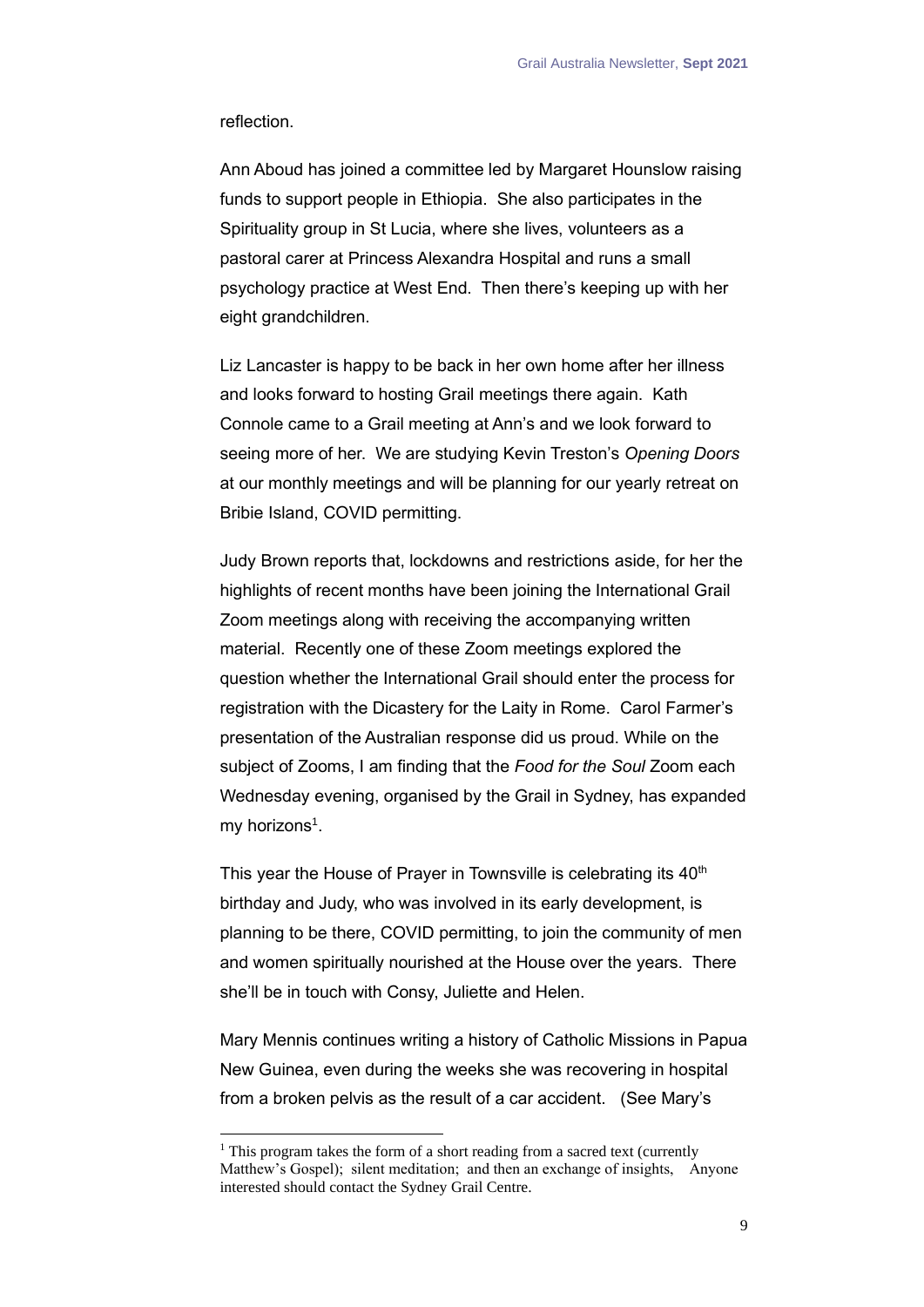account of this in this newsletter). Mary is also amending the familyconnected material in the biography of her father, Sir John Eccles, while a colleague in Germany is reviewing the scientific material.

Over twelve months, Jan O'Donoghue has been attending public hearings of the State Parliamentary Inquiry into aged care, end-of-life and palliative care and voluntary assisted dying, The second reading of the Bill on Voluntary Assisted Dying will take place in the September sittings of the Queensland Parliament. At the hearings. palliative care doctors pleaded with the Government for more funding to enable quality care for those of their patients who are dying. Much more needs to be done and much can be done to alleviate high pain from terminal illness. If the Bill is passed, Catholic Health organisations are concerned that conscientious objection to the provisions that conflict with their beliefs and ethics will be available.

Recently, one of my (Helen's) family, a resident in a Catholic nursing home, was rushed to an emergency department of a large public hospital following a fall. Doctors determined that his symptoms indicated he would not survive his injuries. He was assigned to a palliative / intensive care ward where he had a separate room and a specially constructed palliative care bed. There attentive treatment, oxygen and pain-relieving medication, were provided and family visitors allowed in spite of the strict COVID regulations. Doctors and nursing staff were in attendance and took time to discuss the illness and his level of suffering. Peter, my brother, a member of the Christian Brothers for 65years, was given a most prayerful farewell. The sight and sound of a large group of men singing the *Salve Regina* around his grave was a comfort from the Catholic liturgy that will stay with me.

*Helen Jeffcoat and the Brisbane group*

### <span id="page-9-0"></span>**Papua New Guinea (PNG)**

On the 2021 calendar of Grail celebrations appears not only the centenary of the International Grail but also the 40<sup>th</sup> anniversary of the beginnings of the Grail in Papua New Guinea (PNG). In 1981, Jill Herbert, Jen Mitchell and Sheila Hawthorn began work in Wewak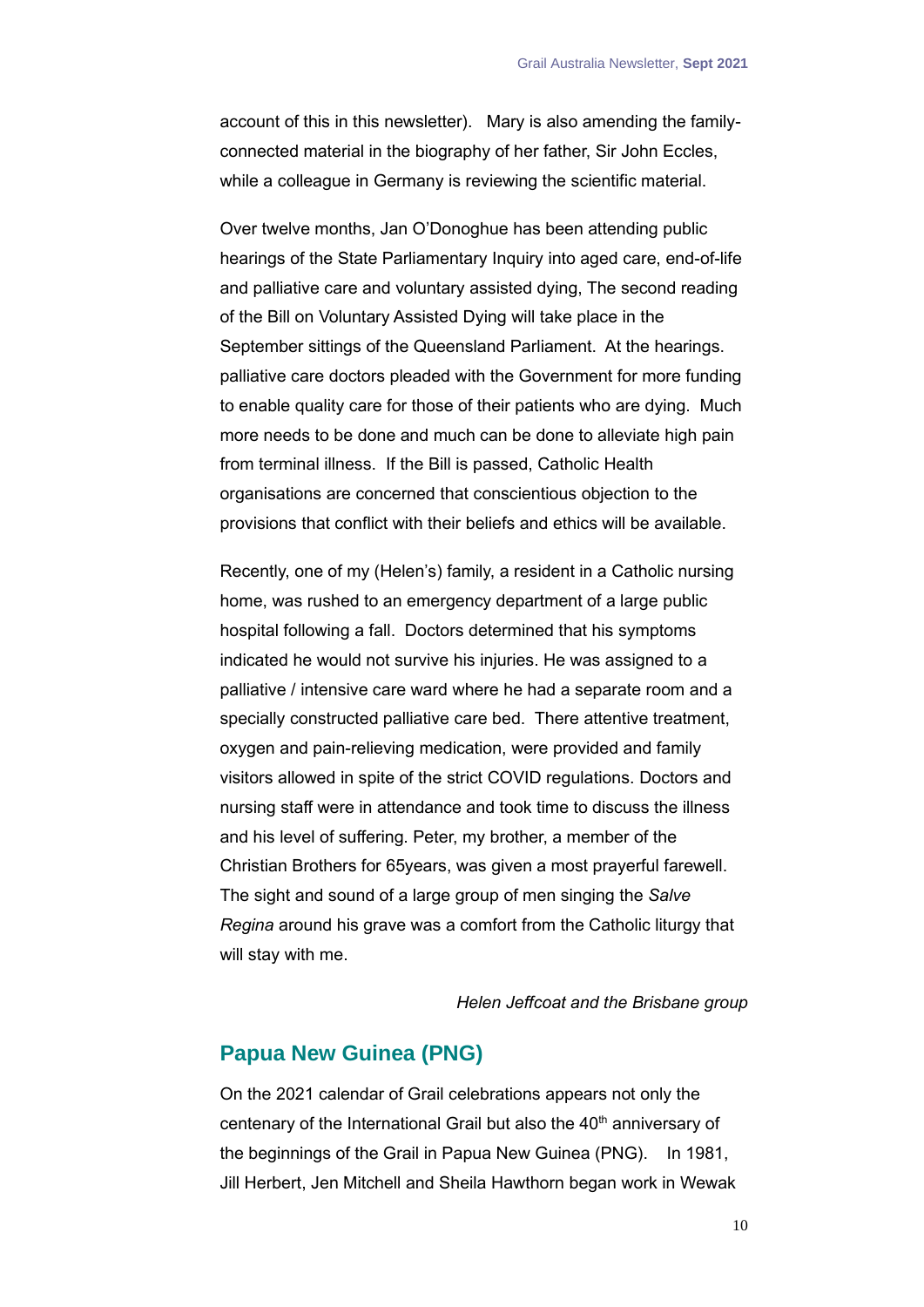in collaboration with the Catholic Education Office in an innovative education project among urban youth. One of the Divine Word missionary priests offered them a house which they gratefully accepted and they moved in. Two local women, Maggie Kajupe, a nurse at the local hospital, and Crescentia Lementi, a high school secretary, accepted the invitation to join them. These five comprised the first 'Grail community' in what is still the Wewak Grail House. Crescentia continues to live there and, over the years, has carried much responsibility for the maintenance of the property, where a large vegetable garden has been well established.

Elizabeth Waken was the first PNG woman to directly involve herself with the Grail in the1970s while studying nursing in Australia in Mackay, Queensland.

The expansion of the Grail to three other provinces beyond the East Sepik can mainly be attributed to the residents of the Wewak Grail House. The busy schedule of activities generated there contributed substantially to the development of the Grail in PNG: programs for Grail formation and spiritual growth, communal prayer, feast day liturgies, adult literacy classes, arts and crafts including sewing, selfsufficiency fund-raising, hospitality including regular and emergency accommodation for women and girls.

Elizabeth Waken initiated the Grail in Port Moresby (National Capital District). Anna Pilon, after living some years in Wewak, returned to her home on Manus Island and quickly gathered a few women for a Grail introductory program in 1990 and Monica Liumene found an enthusiastic response to establishing a Grail group in East New Britain when she was teaching there.

Many of the 45+ women in the PNG Grail are engaged professionally in health, education, agriculture, community services, administration and their own small enterprises, especially in food-production, together with demanding family responsibilities and their church activities. Some can participate in group activities only occasionally as they are living and working in distant locations, eg, Monica Liumene, Helen Kavo and Angela Bugatar are in three other different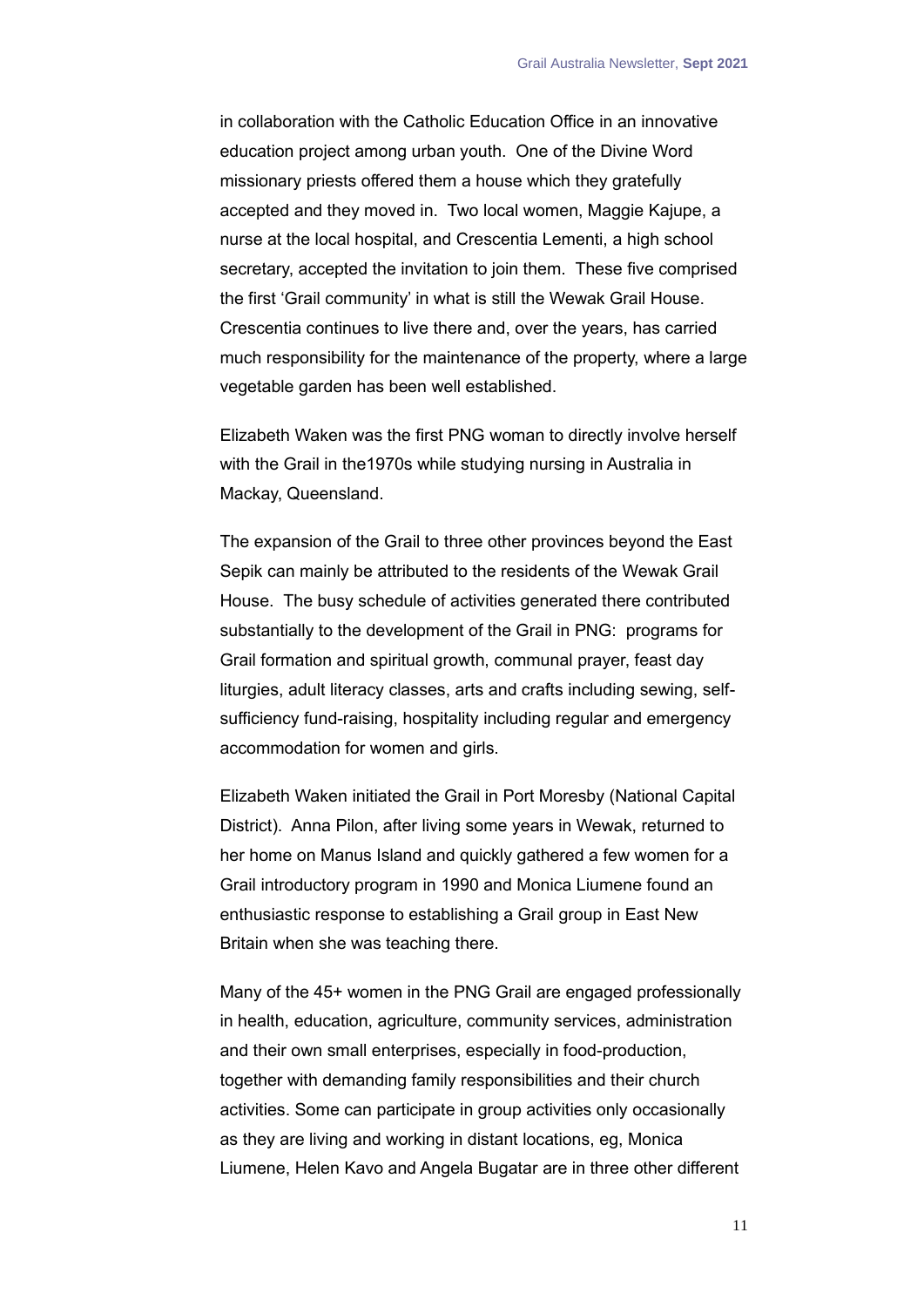provinces.

After the commitment of nineteen women in Wewak in 1990, PNG was accepted into the International Grail.

Because there are currently pandemic restrictions on large gatherings, there will be a  $40<sup>th</sup>$  anniversary celebration in each of the four provinces, although their first plan was to gather in Wewak 'where the Grail began'. Both the Wewak and Port Moresby group celebrations will be held on 1st November. We wish them all joyous gatherings and another richly blessed 40 years.

*Sheila Hawthorn*

<span id="page-11-0"></span>

# **Lotu Katolik: Church Missions In Papua New Guinea**

Mary (Eccles) Mennis, a member of The Grail in Brisbane, who is writing a history of Catholic missions in Papua New Guinea, reflects:

*'Looking back on my life I can see patterns and guidance in the places I lived, in the people I met and interviewed and the mission stories I collected'.*

What follows is an elaboration of this statement. It is an account (abridged with Mary's permission) of how she comes to be author of this text on which she is currently working.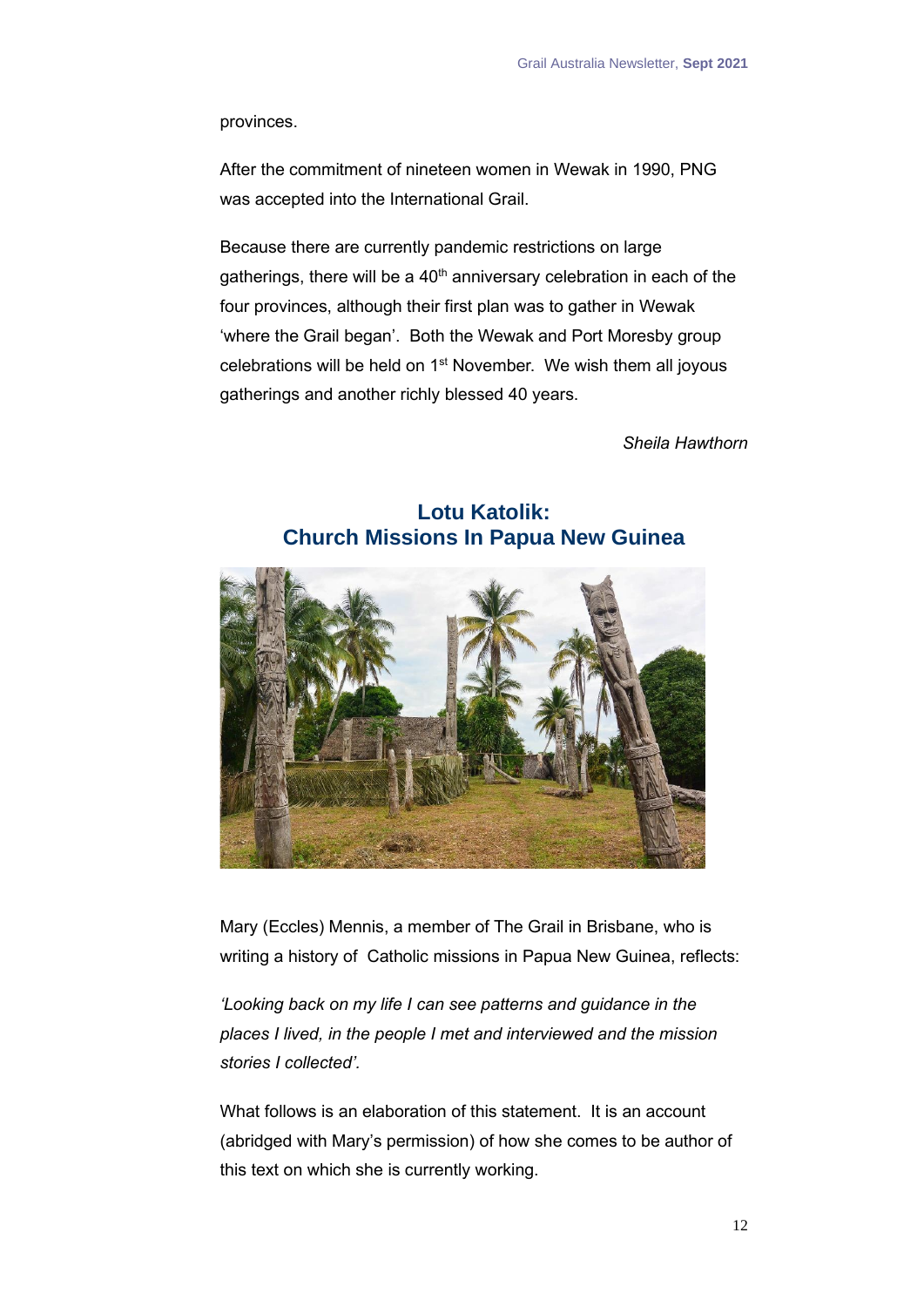In 2019, Brandon Zimmerman invited me to teach a history course at the Bomana Seminary in Port Moresby. I had first met Brandon at the junior seminary near Mt Hagen. Accepting the invitation, I spent some time in preparation, but then Covid-19 intervened and I was unable to go. Instead. I decided to write a text book for the students covering the topics.

I first went to PNG in 1962 as a young teacher and my first posting was to Matupit Island where the first Missionaries of the Sacred Heart had arrived in 1882. Fr Bernard Franke, Parish Priest of Matupit. introduced me to Paulina Ia Dok, his oldest parishioner. Paulina was born in the 1880s and remembered some of the earliest missionaries. I was fascinated by Paulina's many stories and so began a lifelong practice of collecting stories in PNG. It was after interviewing Fr Franke that I wrote my first book, *They came to Matupit.* I married Brian Mennis, a surveyor, in 1964 and our first child, John Bernard, was named after Bernard Franke

When John Bernard was learning to walk, I was asked to tutor a young man, Benedict To Varpin, who was hoping to join the seminary. He needed basic knowledge of Latin, which I had majored in at university. In time, Benedict became a priest and then Bishop of Bereina and then Archbishop of Madang. During a sabbatical leave in 1994 I stayed at the Catholic Mission in Madang and Archbishop Benedict took me everywhere he went on patrol –up to Bundi in the mountains; up the Ramu River by canoe; to Bogia on the north coast and to other inland villages. Wherever he celebrated the sacrament of Confirmation, Bishop Benedict would organise singsing groups to dance into the church and the people came from everywhere attracted by the colourful and spirited ceremonies. My book *Tubuan<sup>2</sup> and Tabernacle* is about Bishop Benedict and Fr Franke. The title itself is symbolic of what Benedict tried to achieve. For decades the German missionaries had banned the Tubuan saying it was evil and connected to sorcery. Archbishop Benedict and his friend, Archbishop To Paivu, both Tolai men, denied this and succeeded in

 $2$  Tubuan: a masked ritual figure which is generally regarded as a prime symbol of Tolai traditional culture.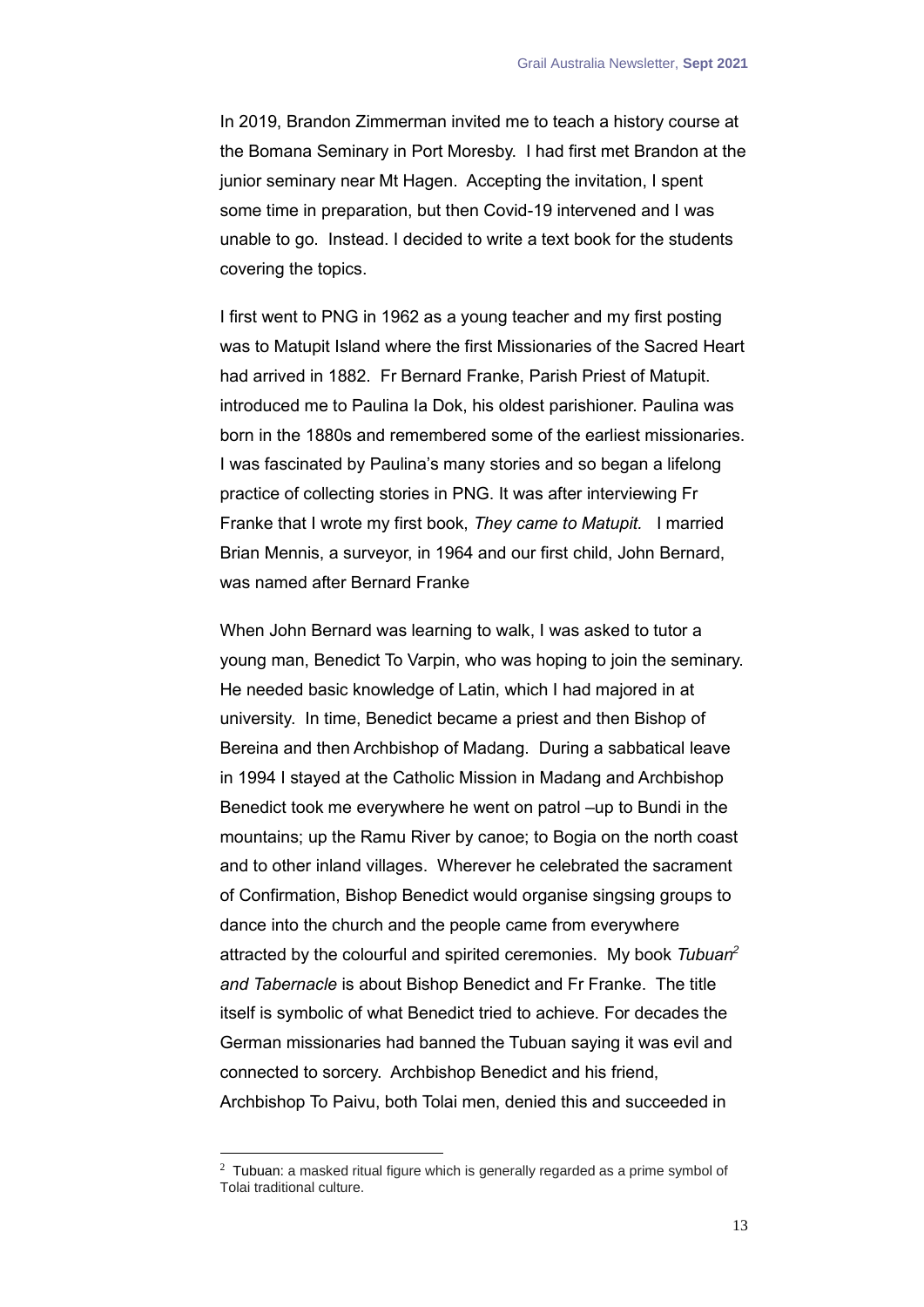reversing the ban. Now Tubuans can be seen everywhere in Rabaul.

Yule Island and Bereina were established early by the Sacred Heart Missionaries from Rabaul. While living in Port Moresby in 1980 I made a few trips to Yule Island for holidays where I talked with some of the villagers who spoke of their traditional culture when their ancestors made their unique pots and saw the two-hulled canoes (lagatoi) sailing past on their trading expeditions. At the Yule Island convent, I met the old French Sisters who had given their lives to the mission there.

In 1971, after nine years in Rabaul, Brian and I spent six months in Mt Hagen and while there I met the famous Fr Ross, who was the first missionary in the Western Highlands. He had first travelled to Mt Hagen in 1934 over the mountains with a group of mission helpers. No one had written up his story, so I offered to record his memories on tape. and he agreed. I also interviewed Chief Wamp Wan who met Fr Ross in 1934. He and Chief Ninji Kama gave Fr Ross great support in those early years. Some of the priest's helpers remembered the forty days they walked through the mountains with him. From their stories I was able to make a map of the trek. In 2014, I was delighted when the Rempi and Rebiamul people decided to follow this map and their original route has now become a pilgrimage route. Up to 500 people have made the pilgrimage on special anniversaries, taking several weeks to complete it. The first book I wrote on the Hagen mission was called *Hagen Saga.* Years later, *Rempi to Rebiamul* covers missions in Madang, the Chimbu and the Western Highlands.

Brian and I and our four children lived in Madang for eight years in the 1970s and I made over 100 tapes among the Bel people telling of their traditional culture and spirituality and the development of cargo cults. While in Madang I made many trips to Alexishafen and saw the destruction from the second world war and the many graves in the cemetery.

In 2019, I met Cardinal Sir John Ribat in Port Moresby, who is Bishop Benedict's cousin. The Catholic Church did not make much headway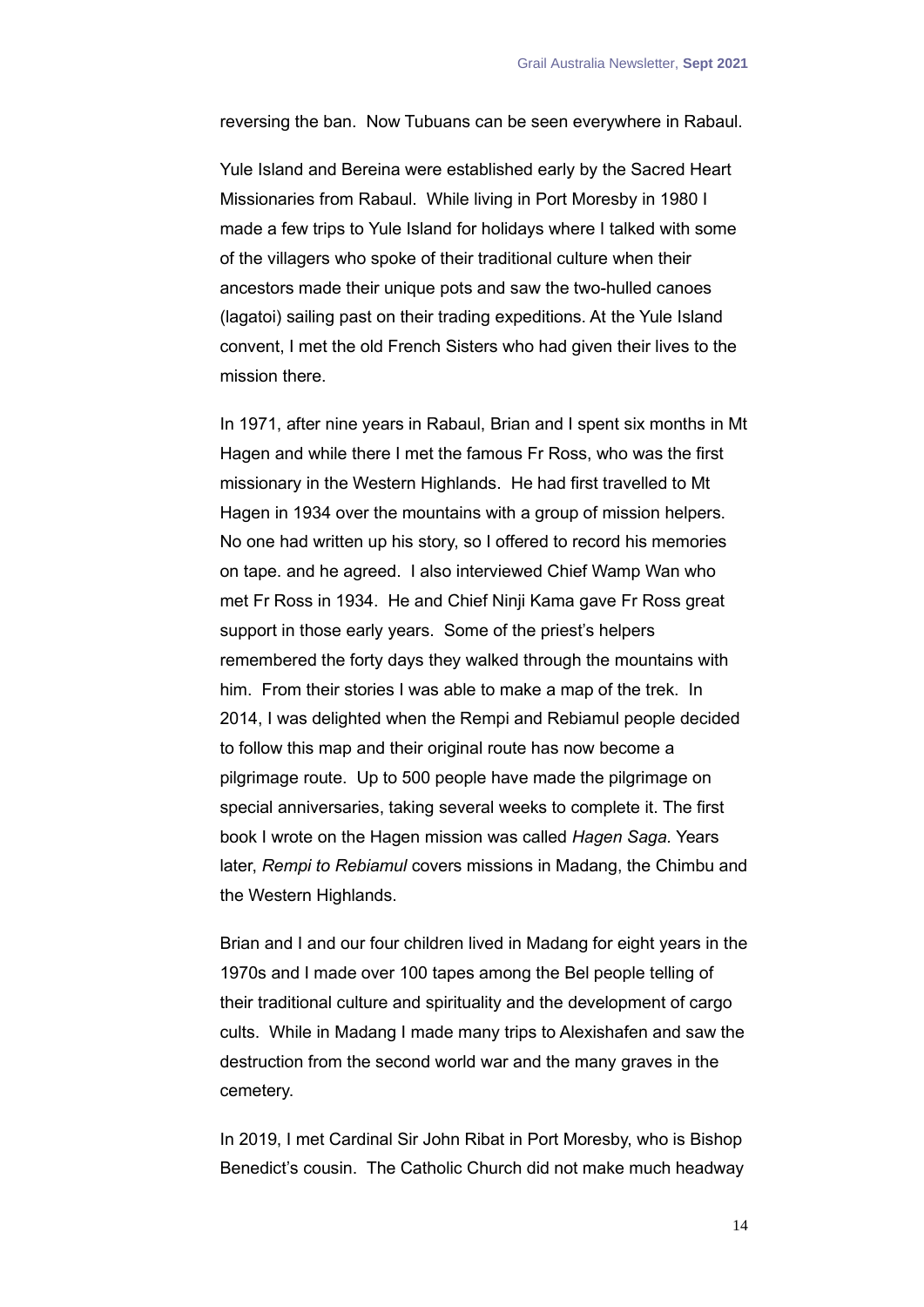in Port Moresby until about 1915. This was because the government of this area, previously known as British New Guinea. preferred the London Missionary Society (LMS) to continue their mission activity there.

Vunapope in East New Britain province is the original domain of the Sacred Heart Missionaries although many other congregations of religious brothers and sisters followed. I made two trips to Rabaul in 2018 and was able to go several times to Rakunai Village where Blessed Peter To Rot once lived. The tunnel he built to hide people from the Japanese is still there, now a sacred place. I interviewed several members of his family and heard many anecdotes about him.

The first chapter of this history is about the Catholic missions in Milne Bay and Bougainville. Marist missionaries came to the Trobriand Islands in 1837, and, although this was not successful, they are rightfully given credit for establishing the first mission in New Guinea. Many years later, better prepared, they returned to New Guinea to Bougainville. In the meantime, one of their own, Fr Peter Chanel, was martyred in Fiji and became the first proclaimed Saint of the Pacific.

Madang, Wewak and the Western Highlands were the domain of the missionaries of the Divine Word and the Holy Spirit Sisters. In1896, they began in Tumleo Island. Years later Alexishafen was established and developed so much it became bigger than Madang town itself. From Alexishafen missions were set up in the highlands. These same missionaries began work in the Aitape area but their numbers were so depleted in the war that the Franciscans were asked to take over. Years ago I had interviewed Fr Ferdinand Parer in Brisbane. He was in the first group of Franciscans to go to Aitape and his stories were full of insights into mission development.

In the Southern Highlands the Franciscan Capuchins established strong missions. Their activities and the efforts of other denominations such as the he Lutherans and Methodists, the LMS and the Anglicans have turned Papua New Guinea into a Christian country. It is the spirituality of the people that gives them hope in a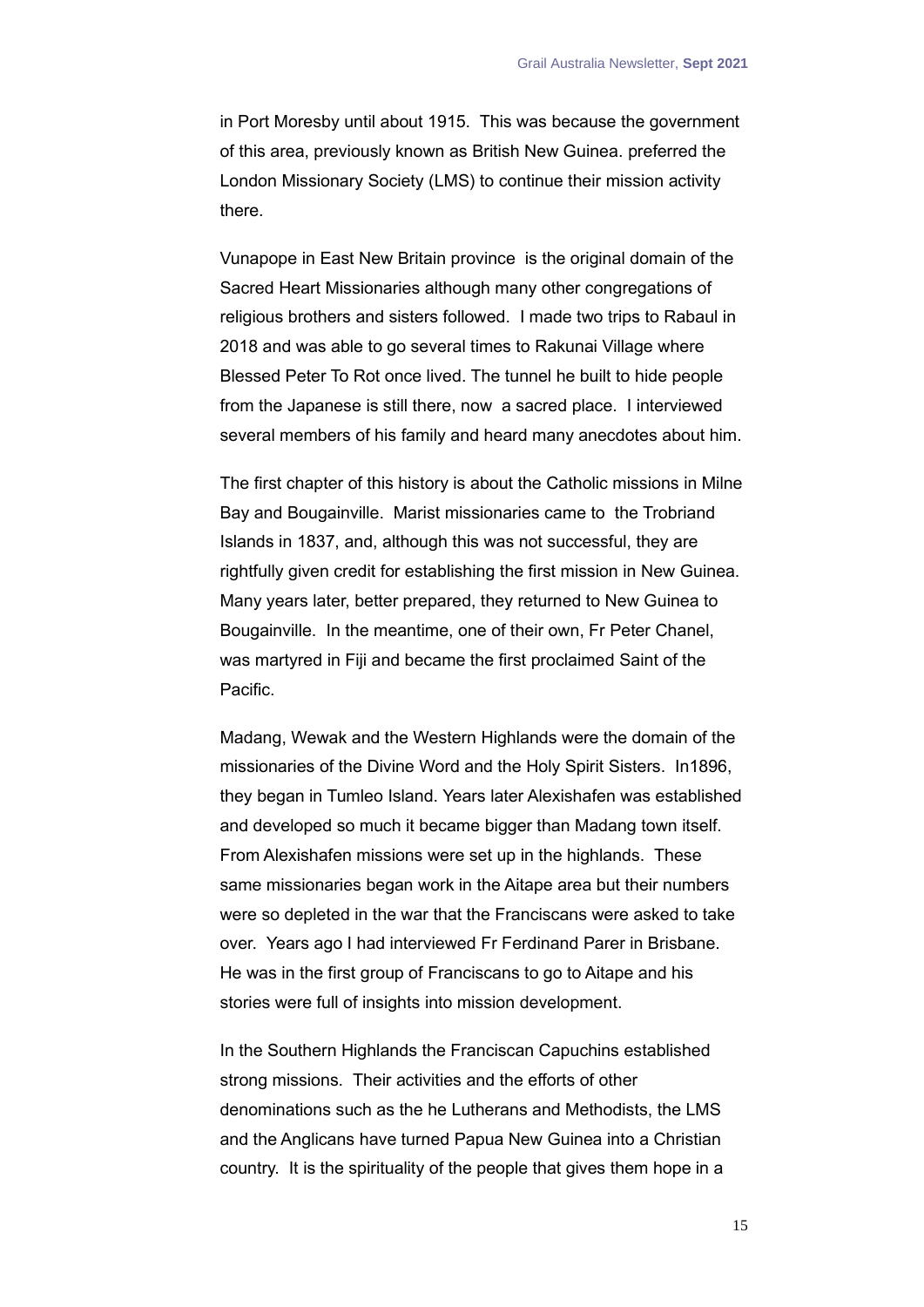country marred by corruption, poverty and inequality.

There are many people to thank as I write this book. First are all the people I interviewed. Their anecdotes have added colour to the factual history.. Thanks also to Sara Mah and Brandon Zimmerman for their editing of the manuscript.

*Mary MennIs*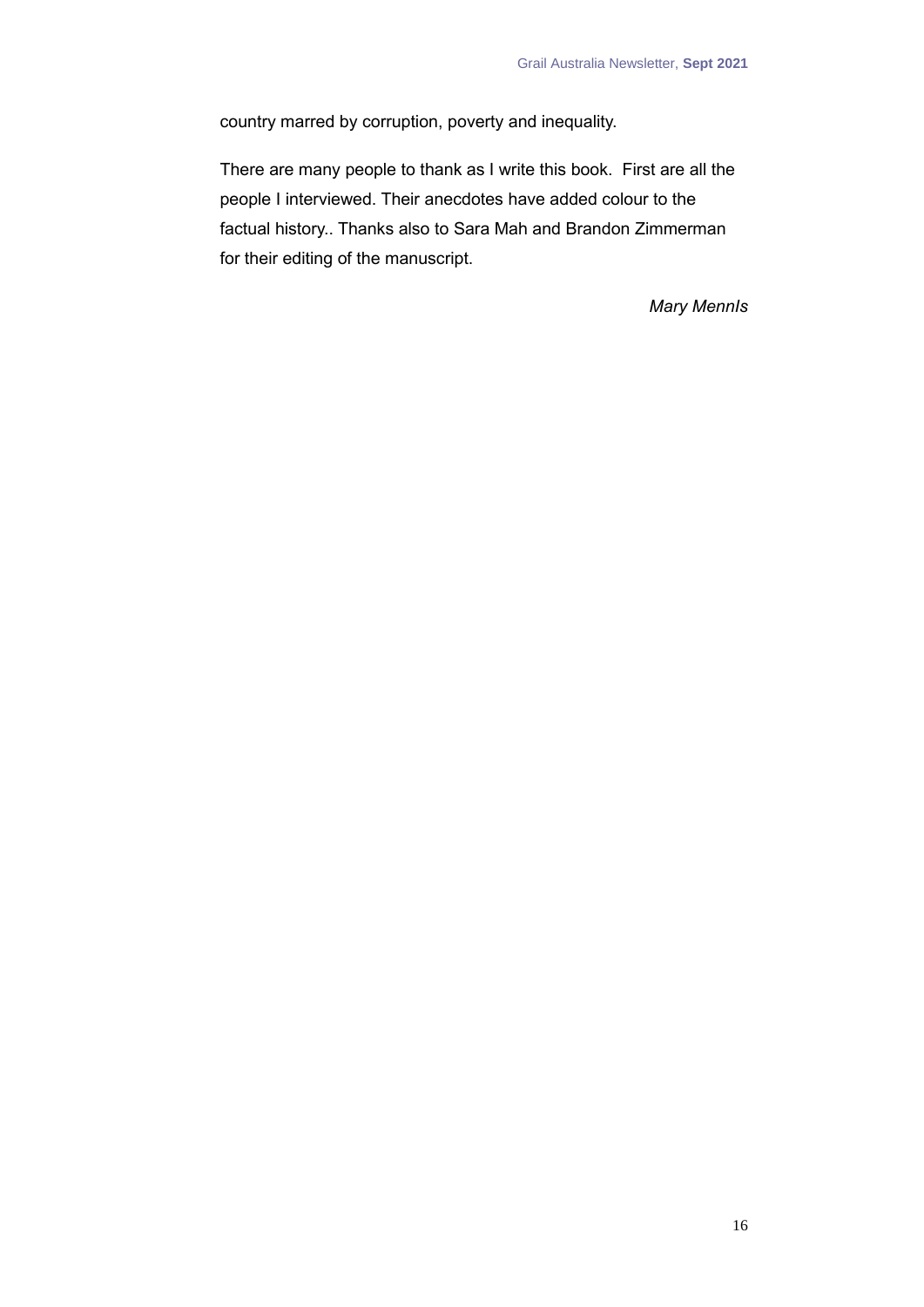# **Australian Women Preach Mid-term Evaluation**

<span id="page-16-0"></span>**USTRALIAN** VOME **REACH** 

In the April Newsletter this year, Tricia Gemmell, member of our Australian National Team, wrote of a joint initiative of The Grail in Australia and Women and the Australian Church (WATAC). Every week from March to the Australian Catholic Church's

historic Plenary Council in October (30 weeks in all), a Christian woman's reflections on the Sunday Gospel would be podcast*. All these reflections, those past and those to come, can be accessed on the website, australianwomenpreach.com.au* 

Here Tricia offers an evaluation of the project so far.

As I write, our joint WATAC/Grail project, *Australian Women Preach*, has resulted in an archive of 24 podcast sermons. By the time you look, there will be a few more. If nothing else, this archive stands as a testimony to the giftedness of Australian women in breaking open the word of God, and, furthermore, to what the church loses every Sunday in prohibiting these voices from preaching. To put a more positive spin on this, we could ask the question, 'How much richer would our Sunday Masses be if we could hear the gospel proclaimed from a diversity of cultures, backgrounds and lived experiences?'

Data analytics show that around 75% of our listeners are women; and numbers are not as high as we would have hoped. There are several reasons for this. First, and perhaps foremost, it is extremely hard to advertise, given both our limited resources and our limited access to Catholic media. A letter sent to 28 bishops around the country resulted in just one response. Another reason why our audience remains relatively small, however, is the fact that those people most interested are also those least likely to listen to podcasts. However, they are very happy that we actually exist!